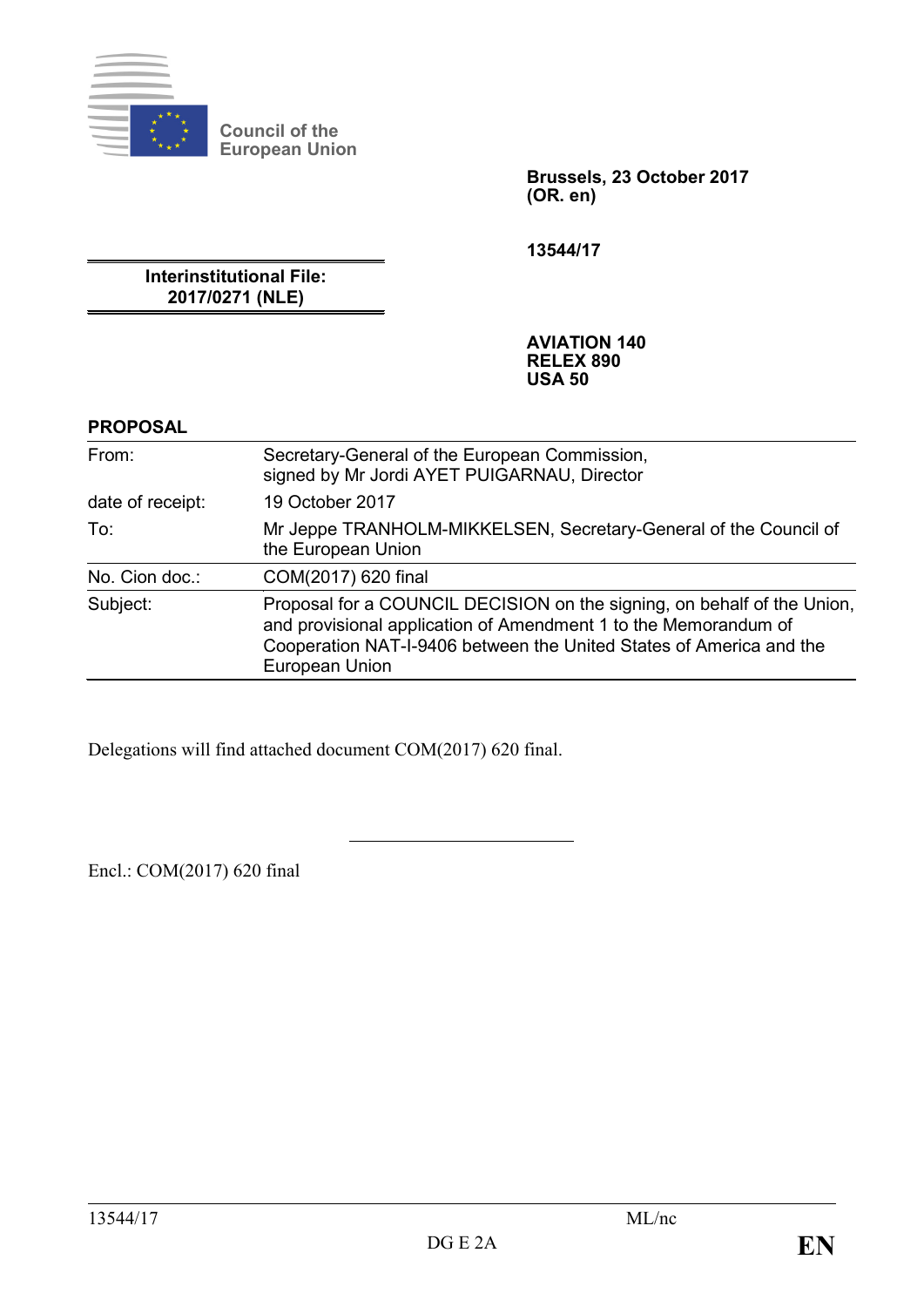

EUROPEAN **COMMISSION** 

> Brussels, 19.10.2017 COM(2017) 620 final

2017/0271 (NLE)

Proposal for a

# **COUNCIL DECISION**

**on the signing, on behalf of the Union, and provisional application of Amendment 1 to the Memorandum of Cooperation NAT-I-9406 between the United States of America and the European Union**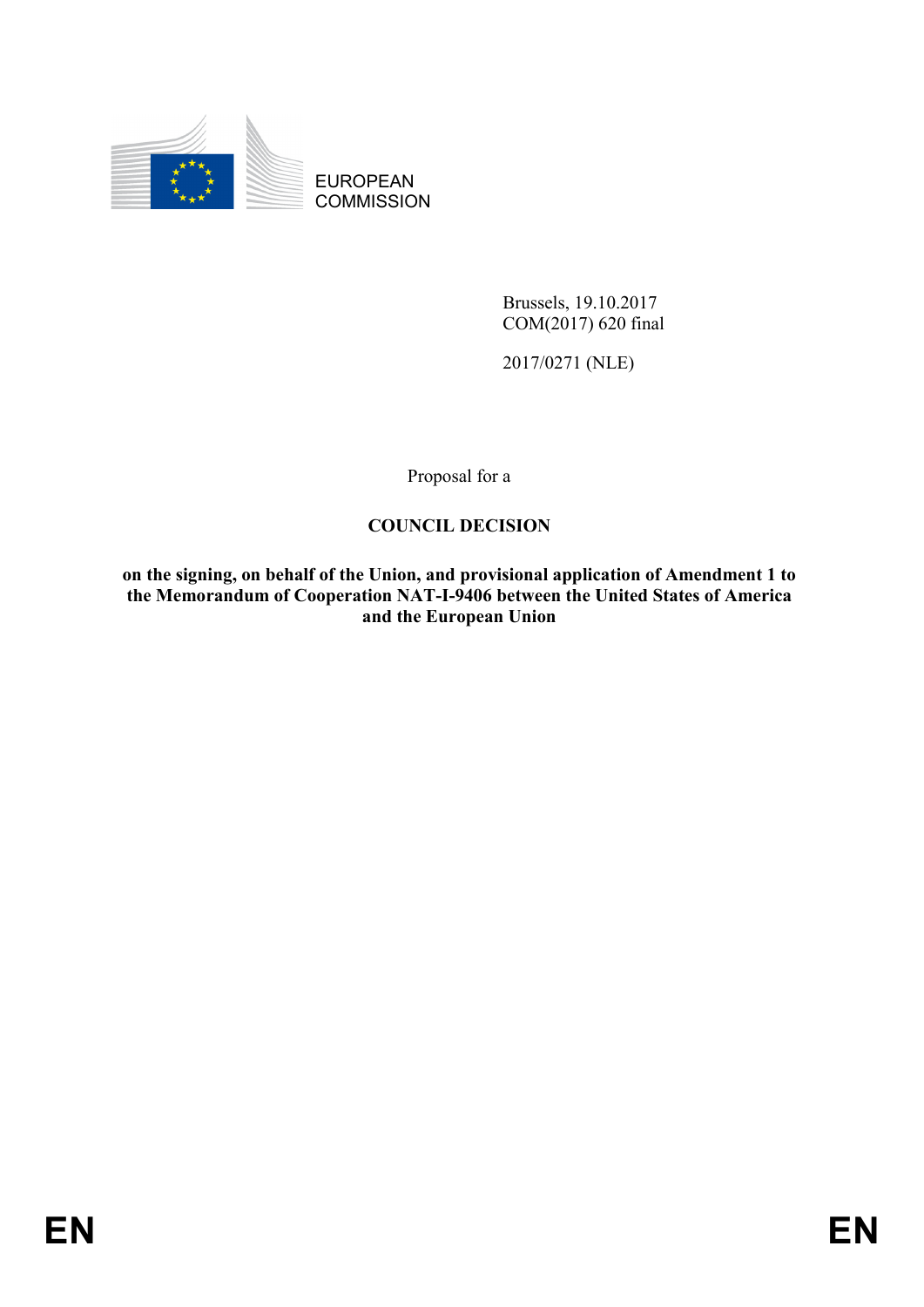# **EXPLANATORY MEMORANDUM**

## **1. CONTEXT OF THE PROPOSAL**

## **• Reasons for and objectives of the proposal**

In 2011, the Union and the USA signed the Memorandum of Cooperation between the United States of America and the European Union in civil aviation research and development  $(MoC)^1$  $(MoC)^1$ . The cooperative activities carried out so far under the MoC mainly address air traffic management (ATM), in particular cooperation in the field of research and development between the parties' ATM modernisation programmes SESAR (EU) and NextGen (USA).

At that time, these two programmes were both in their research and development phases, which justified the initial focus of cooperation on research, development and validation activities. Cooperation under the MoC, in particular between SESAR and NextGen, has reached a high level of maturity and has delivered important results in terms of promoting global interoperability of ATM systems. This led the two parties to explore the potential for extending the scope of cooperation also to topics relating to the deployment of ATM systems. On this basis, the Council authorised the Commission on 8 May 2017 to negotiate with the Federal Aviation Administration (FAA) of the USA an amendment to the MoC to extend its scope to the field of deployment. The three main negotiating objectives were:

- (1) To expand the scope of the existing MoC for civil aviation R&D to include the full scope of ATM modernisation (i.e., R&D, validation, demonstration, deployment) addressing also emerging aviation areas and other ATM domains of the Single European Sky beyond technology;
- (2) To streamline and optimise the governance arrangements of the MoC and its Annexes and Appendices; based on experience under the current MoC, both parties concluded that the management process should be made leaner and more effective at the high level and that the operational services dealing with the technical topics of cooperation should be better involved.
- (3) To negotiate specific arrangements for cooperation on ATM deployment, while maintaining the existing arrangements on "SESAR-NextGen cooperation on global interoperability" and on "Collaboration on ATM performance measurements", duly adapted to the new framework.

Pending the consent of the European Parliament and the Council's decision on the conclusion of the proposed amendment to the MoC, the Commission proposes to the Council to adopt a decision authorising its signature and provisional application.

## **• Consistency with existing policy provisions in the policy area**

The proposed amendment of the MoC is fully consistent with the Aviation Strategy for the Union, the Single European Sky policy, the SESAR project and the related legislation. The strategy stresses the importance of completing the Single European Sky through the implementation of a fully optimised European air traffic management system that reduces the costs stemming from inefficiencies (delays and longer routes etc.). The implementation of the

<span id="page-2-0"></span> <sup>1</sup> OJ L89 of 5.4.2011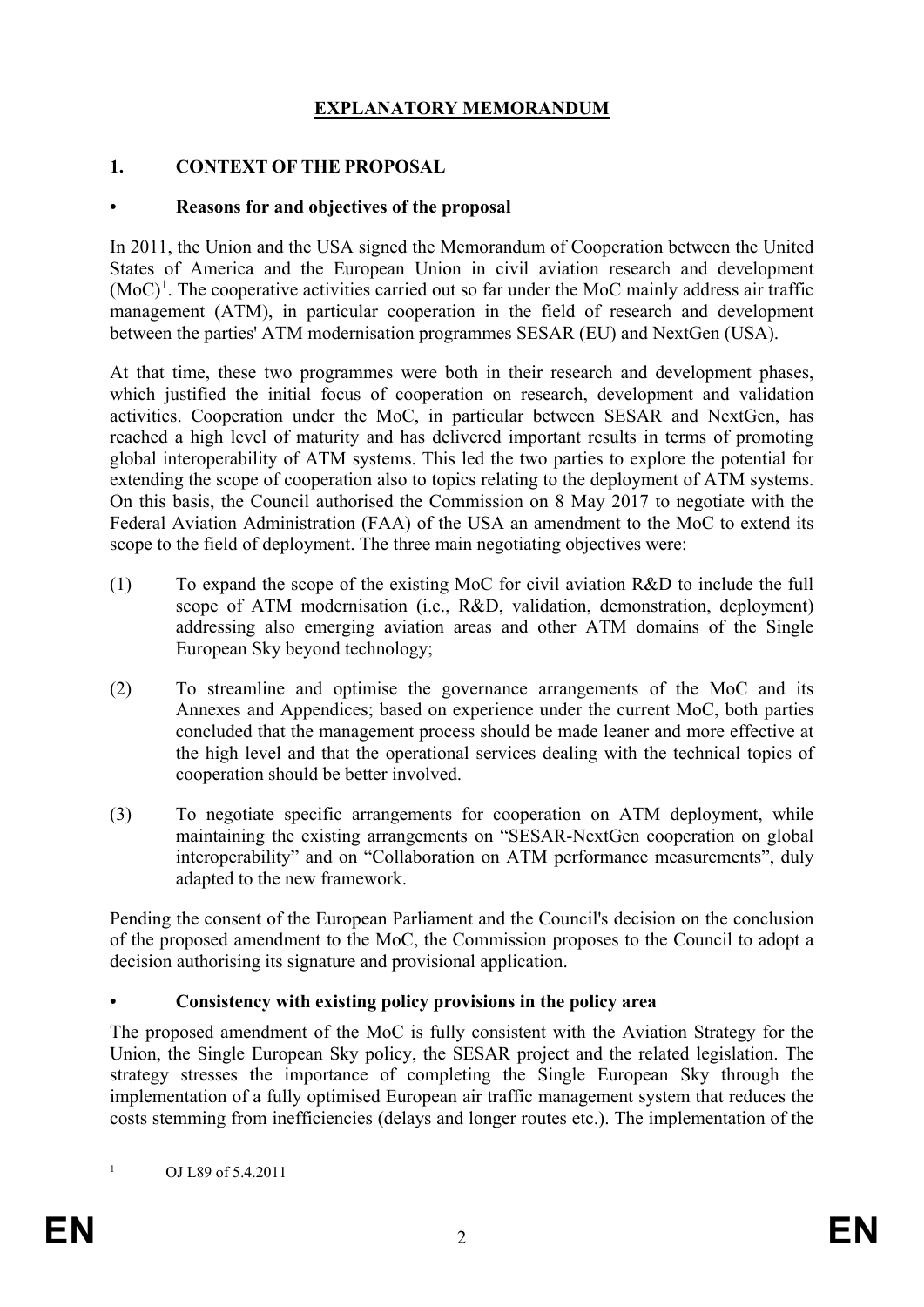SESAR project plays a fundamental role in that implementation as well as a strong and efficient cooperation with the USA in order to ensure that the respective air traffic management systems are aligned and interoperable.

## **• Consistency with other Union policies**

This initiative complies with the Commission's political priorities with regards to the internal market, growth and jobs and the EU as a global actor. Moreover, the proposal is consistent with the EU's Research and Innovation policy and the Trans-European Networks policy on which the SESAR research and development and deployment frameworks are based.

# **2. LEGAL BASIS, SUBSIDIARITY AND PROPORTIONALITY**

## **• Legal basis**

The legal basis for the present proposal is Article 100(2) in conjunction with Article 218(5) of the Treaty on the Functioning of the EU.

## **• Subsidiarity (for non-exclusive competence)**

Not applicable

## **• Proportionality**

The proposed amendment to the MoC will not impose any additional administrative or financial burden either on Member States authorities or on the industry.

# **• Choice of the instrument**

Not applicable

## **3. RESULTS OF EX-POST EVALUATIONS, STAKEHOLDER CONSULTATIONS AND IMPACT ASSESSMENTS**

# **• Ex-post evaluations/fitness checks of existing legislation**

Not applicable.

# **• Stakeholder consultations**

The Commission has involved the SESAR Joint Undertaking and the SESAR Deployment Manager in the negotiation process who have endorsed the results of the negotiations. These entities represent a wide aviation stakeholder platform potentially benefitting from the amended MoC. Moreover, the Commission also consulted the Member States, through the Special Committee, established by the Council for the MoC, prior to initialling the draft texts. Spain, Poland and Cyprus requested clarifications on the structure of the modified agreement, the governance arrangements and the need to involve Eurocontrol in the area of cooperation concerning performance review. In the Special Committee, Member States expressed their support to the text of the modified agreement, following the clarifications provided by the Commission.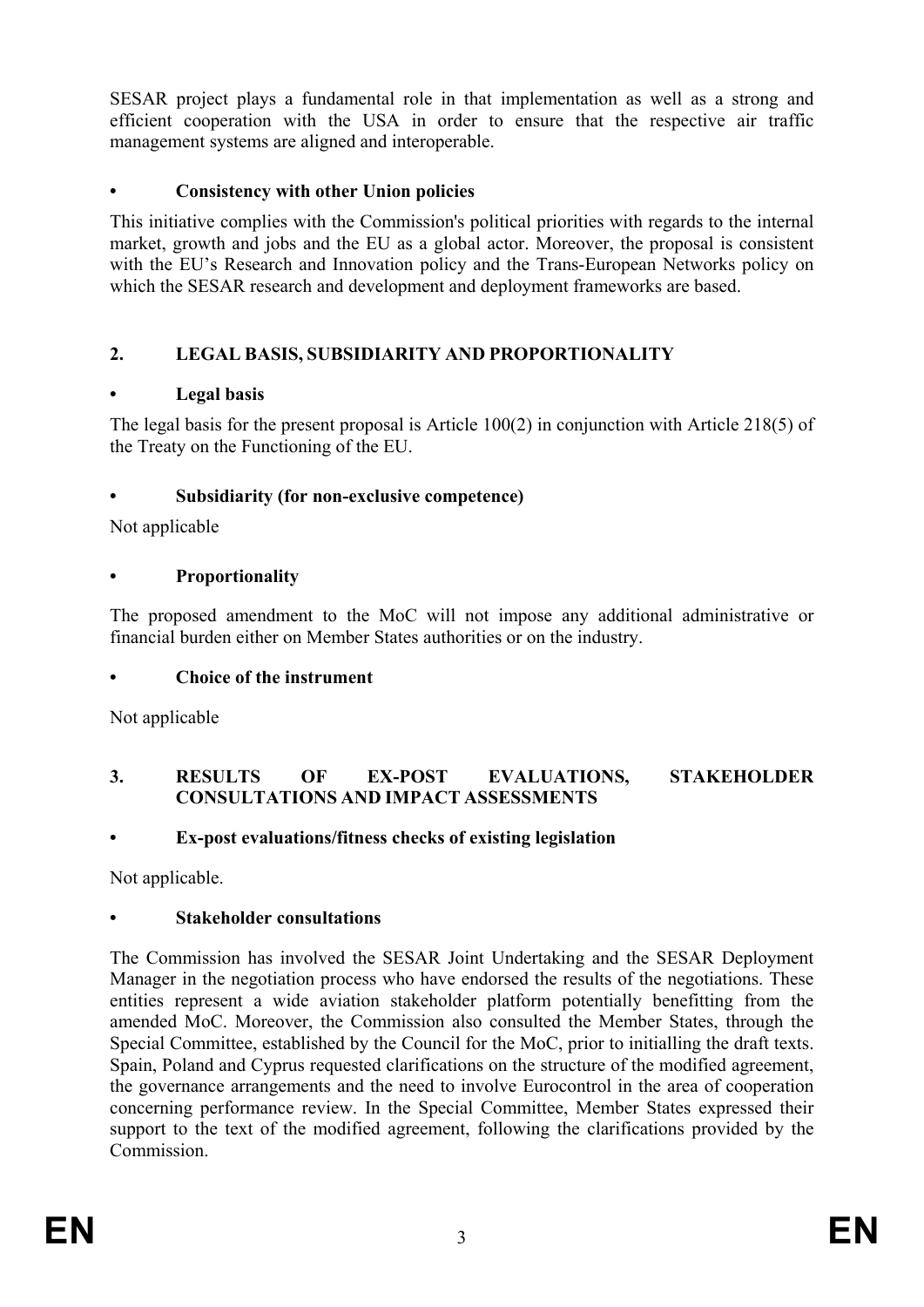## **• Collection and use of expertise**

Technical expertise during the negotiations was provided by the SESAR Joint Undertaking, the SESAR Deployment Manager and Eurocontrol. Legal expertise was provided by the Commission's Legal Service. There was no need for any other external expertise.

## **• Impact assessment**

The Council authorised the Commission to negotiate an amendment to the MoC based on three objectives: extension of the scope of the MoC to the full cycle of ATM modernisation, review of governance arrangements to make them more efficient and practical and inclusion of specific arrangements on ATM deployment. These three objectives have been fully met. While the proposal builds entirely on the same aims and principles underlying the existing MoC, it extends the scope of cooperation between the Union and the USA to all phases of ATM modernisation including deployment. This change is a natural evolution of the work successfully carried out under the current agreement. Moreover, the governance under the modified agreement ensures a leaner, more efficient and more effective management at the high level (executive management) that affords appropriate representation of the two parties at meetings and the right place for more strategic discussions.

However, the initiative does not aim to set up new programmes or new funding mechanisms. Therefore, as indicated in the roadmap, an impact assessment has not been performed.

As indicated in the Commission's proposal to open negotiations to amend the MoC, the best option was to amend the scope of the existing MoC to encompass all phases of ATM modernisation, including deployment, within the scope of the Single European Sky policy, while limiting the scope of cooperation on non-ATM civil aviation topics to the field of research and development. The advantage of this approach is that the MoC would continue to cater for cooperation on any non-ATM civil aviation research and development topic and preserve the already negotiated binding cooperative framework with the USA.

# **• Regulatory fitness and simplification**

Not applicable

# **• Fundamental rights**

The proposal does not have any consequences for the protection of fundamental rights.

# **4. BUDGETARY IMPLICATIONS**

The proposal does not have any additional budgetary implication. The activities that will be carried under the modified agreement will be conducted under existing instruments and their respective financing envelopes and work programmes, such as the SESAR Joint Undertaking's SESAR 2020 multi-annual work programme and the framework partnership agreement with the SESAR Deployment Manager.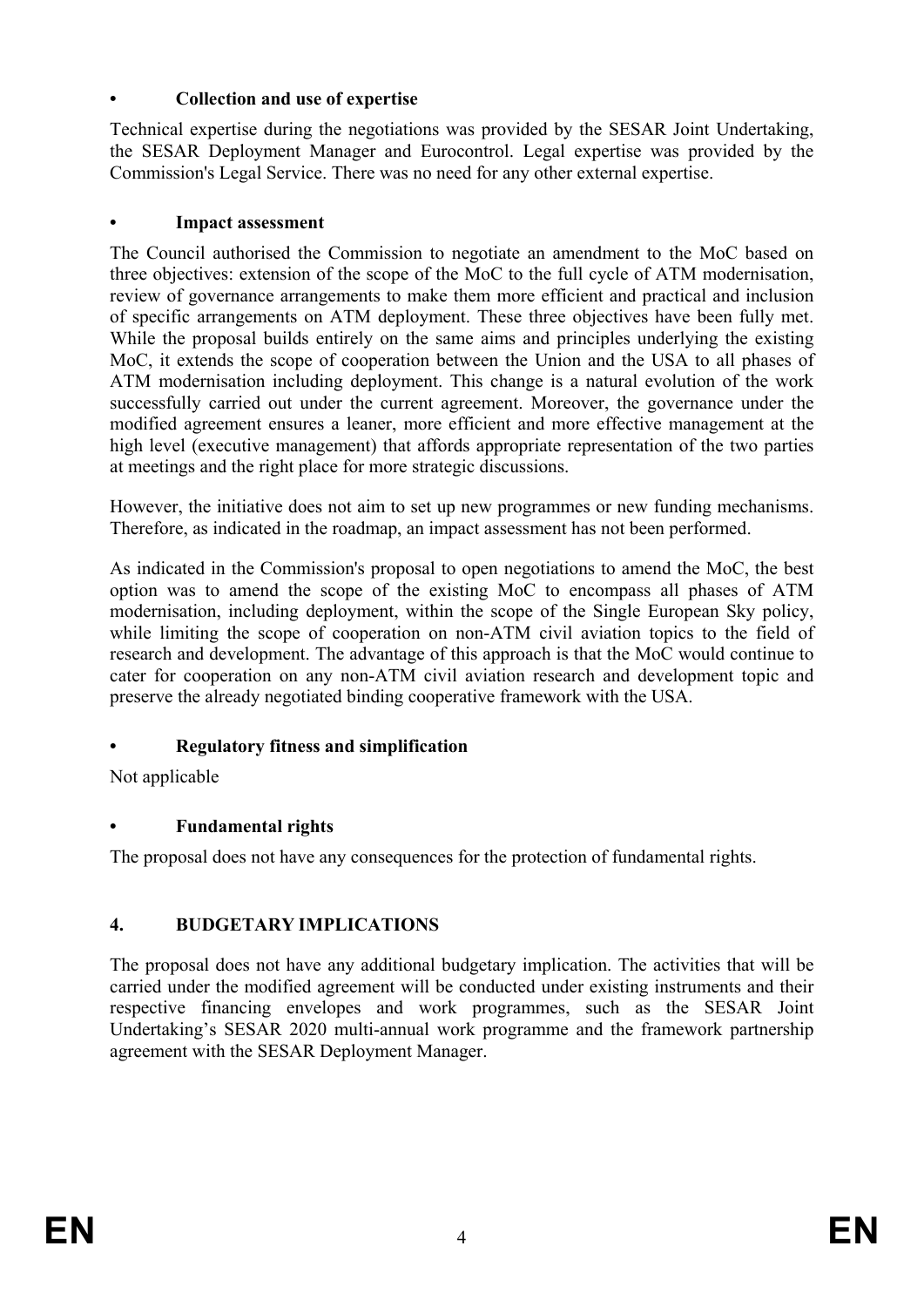## **5. OTHER ELEMENTS**

## **• Implementation plans and monitoring, evaluation and reporting arrangements**

The research, development and validation activities related to the MoC will continue to be planned and monitored by the SESAR Joint Undertaking. The deployment activities will be planned and monitored by the SESAR Deployment Manager under the specific grant agreements signed with the Commission. The Commission will monitor and supervise the overall progress of the MoC's implementation through the established reporting mechanisms of these two entities in accordance with the underlying legal and contractual frameworks and those of the MoC governance.

# **• Explanatory documents (for directives)**

Not applicable

## **• Detailed explanation of the specific provisions of the proposal**

The Commission has fulfilled the directives and objectives of the Council's authorisation to negotiate with the FAA a proposal for an amendment to the MoC. The amendment includes, as an Addendum, the revised main text of the MoC and a revised Annex 1 on "ATM modernisation and global interoperability", which comprises three appendixes and five attachments. This new structure of the MoC allows for full flexibility and adaptability in the performance of the cooperative activities in consistency with the revised leaner and more effective governance of the MoC.

In particular:

- With regard to the revised main text of the MoC, the Joint Committee is replaced by a simpler arrangement involving a representative from each party for the purpose of overseeing the functioning of the entire MoC and to take decisions at a policy level (Article III of the MoC). Now the text also indicates that the Commission's Director-General of the Directorate General for Mobility and Transport (DG MOVE) and the Federal Aviation Administration (FAA) administrator will represent the two parties, thus bringing the supervision of the entire MoC under the authority of the highest management level of the FAA and the relevant Commission service. Moreover the amended MoC establishes a "management process" under the responsibility of the representatives of the parties. This process replaces the "MoC approval process" referred to in the Council's authorisation. During the negotiations, it emerged that a reference to an "approval process" was not properly reflecting the actual scope of the process, which in fact is addressing the management of the MoC. This process ensures supervision and steering of the MoC at a high level and the link with the parties' respective political authorities to which they shall report. Through this process the parties' representatives may adopt new Annexes or propose modifications to the MoC. In light of these considerations, the parties agreed to replace the term "approval process" by "management process".
- The thematic Annexes are managed by executive committees composed of representatives of the parties that are closer to the operational level for the specific topics they address. In particular, for Annex 1, the FAA's Chief NextGen Officer and the Commission's Head of the Single Sky unit shall represent their respective parties (Article IV of Annex 1). The executive committees will report to the representatives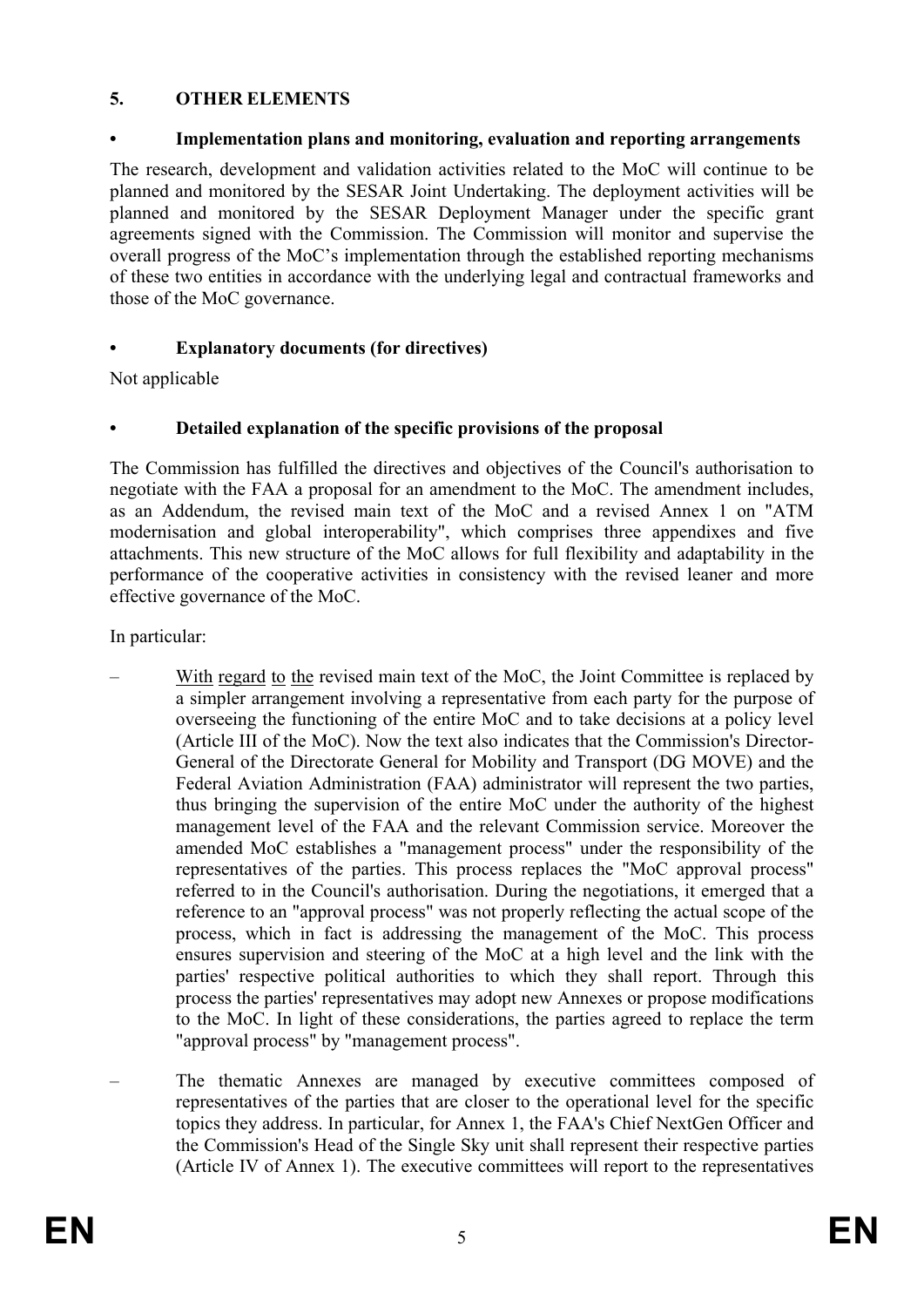of the parties. Annex 1 addresses the extension of the scope of the MoC to all ATM deployment (Articles I and III of Annex 1).

- Appendix 3 describes the cooperative arrangements in the field of ATM deployment.
- Each Attachment will be managed by a dedicated committee that will oversee the implementation of the cooperative activities. These committees will report to their respective executive committees (Article V of Appendix 1 and Article IV of Appendices 2 and 3).
- In the light of the above changes, the parties agreed that the most appropriate and clearest form to amend the MoC was to replace all the existing texts with new versions that incorporate all the agreed changes and to add a new cooperative arrangement for deployment rather than modifying each individual document. The original versions of Annex 1 and of its 5 appendices and of Annex 2 have been adapted to ensure coherence with the extended scope and new structure of the MoC, to streamline governance and to harmonise their format. The original Annex 1 has become Appendix 1 and its five Appendices have become Attachments; and the original Annex 2 has become Appendix 2. In sum the new structure of the MoC includes Appendix 1 on "SESAR-NextGen cooperation for research, development, validation and global interoperability", which also comprises 5 Attachments:
	- (1) "SESAR-NextGen cooperation on transversal activities for global interoperability";
	- (2) "SESAR-NextGen cooperation on information management for global interoperability";
	- (3) "SESAR-NextGen cooperation on trajectory management for global interoperability";
	- (4) "SESAR-NextGen cooperation on CNS and airborne interoperability for global interoperability";
	- (5) "SESAR-NextGen cooperation on collaboration projects for global interoperability";
- Appendix 2 on "Collaboration on air traffic management performance measurement";
- Appendix 3 on "SESAR-NextGen cooperation for deployment activities and global interoperability".

The parties will only be required to sign the new agreement which consists of the amendment to the MoC covering all the other documents, namely Annex I, the three Appendices and the five Attachments to Appendix 1.

The European Union will be represented by the European Commission in the MoC and all the related implementing arrangements (Annexes and Appendices). The Commission and the FAA may however delegate the implementation of the cooperative activities to or may be assisted by other entities, such as the SESAR Joint Undertaking, the SESAR Deployment Manager or Eurocontrol, for the EU side, depending on the area of competence required. The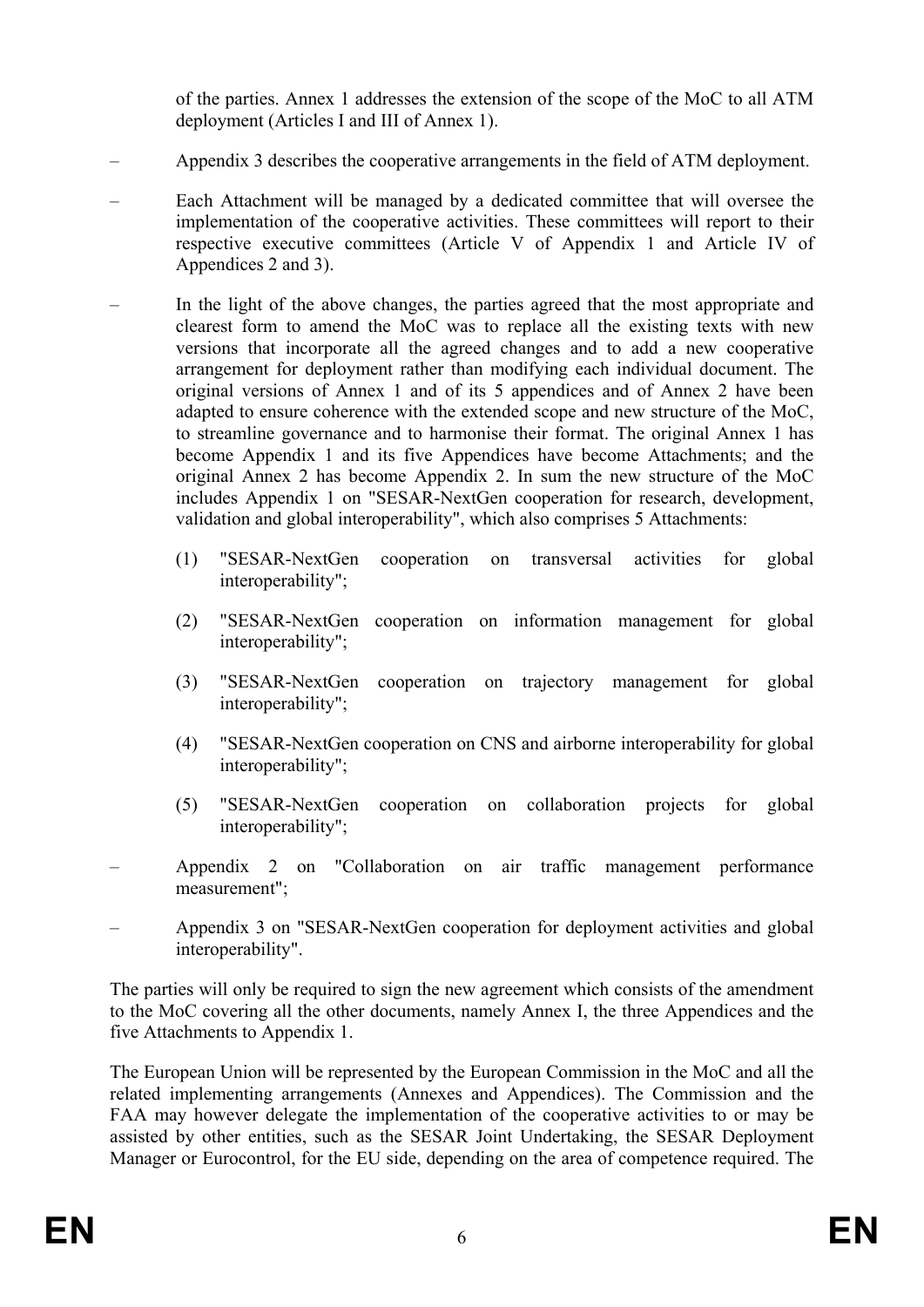Commission intends to involve the SESAR Joint Undertaking in Appendix 1, Eurocontrol in Appendix 2 and the SESAR Deployment Manager in Appendix 3.

The proposed amendment preserves the original role of the Special Committee in the governance of the MoC. The proposed decision on the signing and provisional application of the amended MoC defines the tasks that require the prior consultation of the Special Committee and the tasks - mainly administrative or for implementing the MoC - that the Commission can implement under its own responsibility.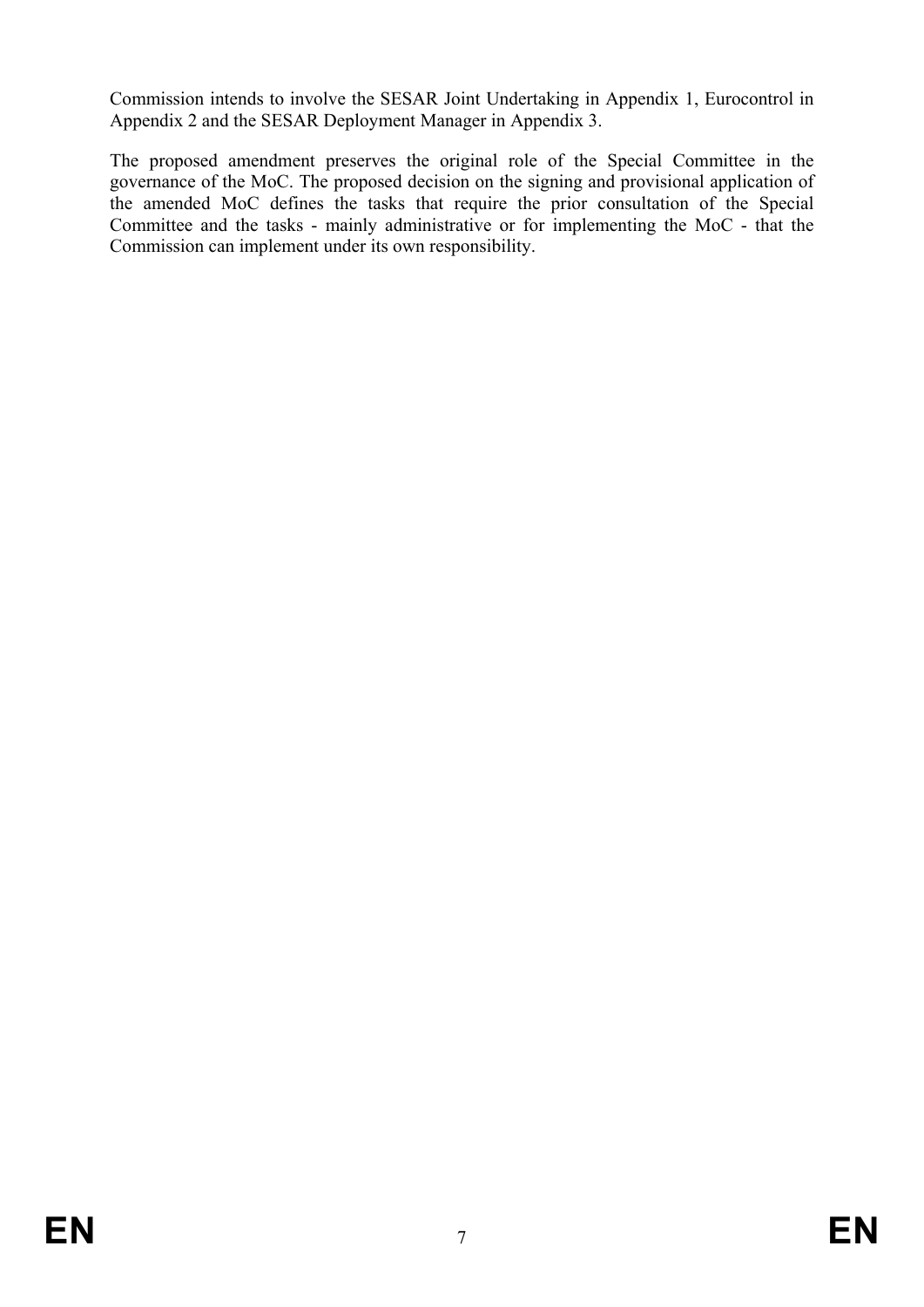### 2017/0271 (NLE)

## Proposal for a

## **COUNCIL DECISION**

### **on the signing, on behalf of the Union, and provisional application of Amendment 1 to the Memorandum of Cooperation NAT-I-9406 between the United States of America and the European Union**

### THE COUNCIL OF THE EUROPEAN UNION,

Having regard to the Treaty on the Functioning of the European Union, and in particular Article 100(2) in conjunction with Article 218(5) thereof,

Having regard to the proposal from the European Commission,

Whereas:

- (1) The Commission has negotiated on behalf of the Union an amendment to the Memorandum of Cooperation NAT-I-9406 between the United States of America and the European Union, in accordance with the Council Decision of 8 May 2017 authorising the Commission to open negotiations.
- (2) The agreement was initialled on 28 July 2017.
- (3) The agreement should be signed on behalf of the Union, subject to its conclusion at a later date.
- (4) The agreement, including its addendum, should be applied provisionally, in accordance with Article II.A of the agreement, from the date of signature, pending its entry into force.
- (5) It is necessary to lay down procedural arrangements for the participation of the Union in the executive management of the Memorandum of Cooperation.

HAS ADOPTED THIS DECISION:

#### *Article 1*

The signing of Amendment 1 to Memorandum of Cooperation NAT-I-9406 between the United States of America and the European Union is hereby approved on behalf of the Union, subject to the conclusion of the said agreement.

The text of the agreement to be signed is attached to this Decision.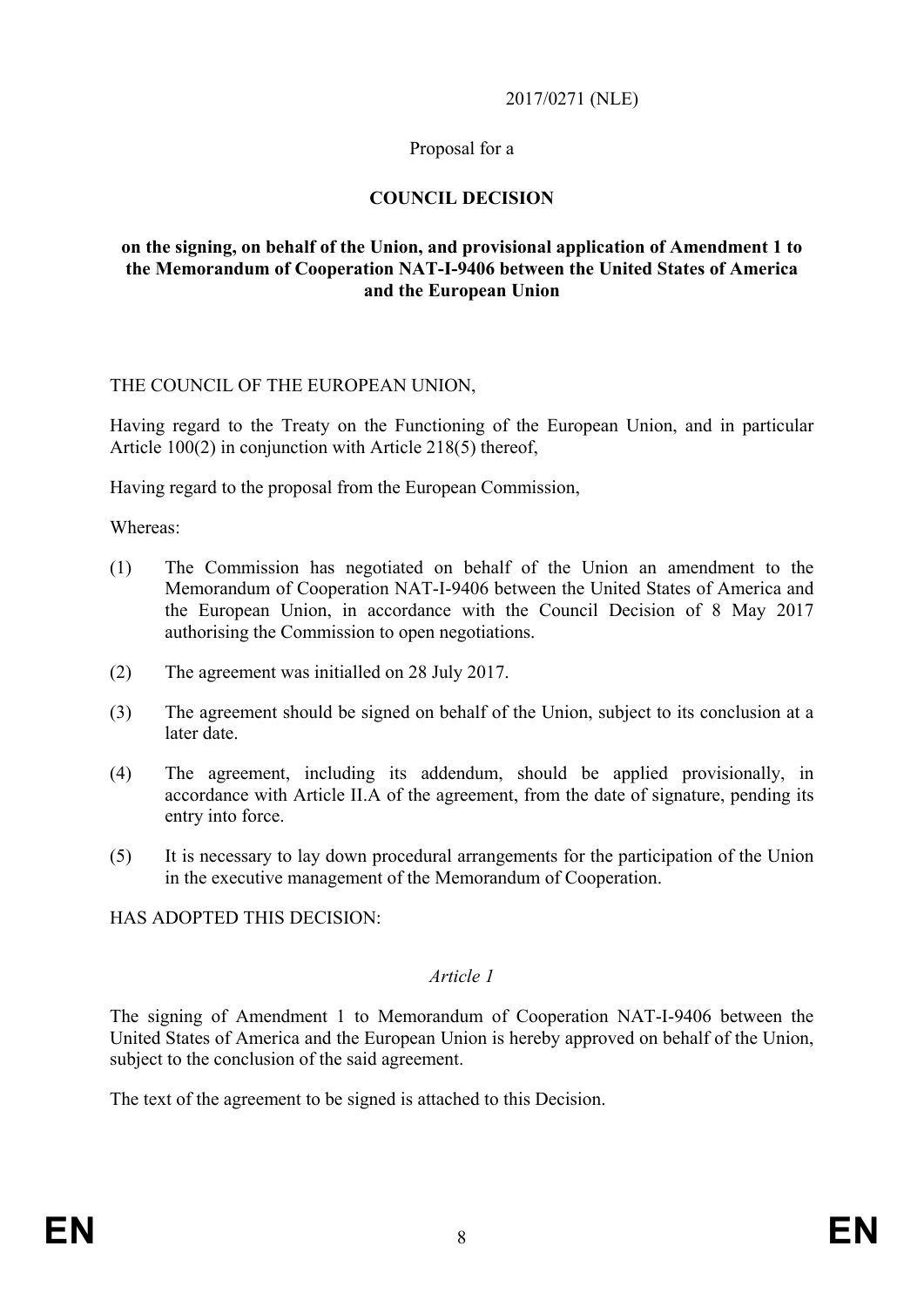### *Article 2*

The Council Secretariat General shall establish the instrument of full powers to sign the agreement, subject to its conclusion, for the person indicated by the negotiator of the agreement.

### *Article 3*

The agreement, including its addendum, shall be applied provisionally, in accordance with Article II.A of the agreement, from the date of signature, pending its entry into force.

#### *Article 4*

The Commission, after consultation with a Special Committee appointed by the Council, shall determine the position to be taken by the Union in the executive management of the Memorandum of Cooperation and the Annexes thereto established under Article III of the Memorandum of Cooperation, with respect to:

- (a) the adoption of additional Annexes to the Memorandum of Cooperation and Appendices thereto;
- (b) the adoption of amendments to Annexes to the Memorandum of Cooperation and Appendices thereto;
- (c) the adoption of proposals to otherwise amend the Memorandum of Cooperation.

### *Article 5*

Without prejudice to Article 4, the Commission may take any appropriate action under Articles III, IV, V, VII and VIII of the Memorandum of Cooperation.

### *Article 6*

The Commission shall represent the Union in consultations under Article XI of the Memorandum of Cooperation.

*Article 7*